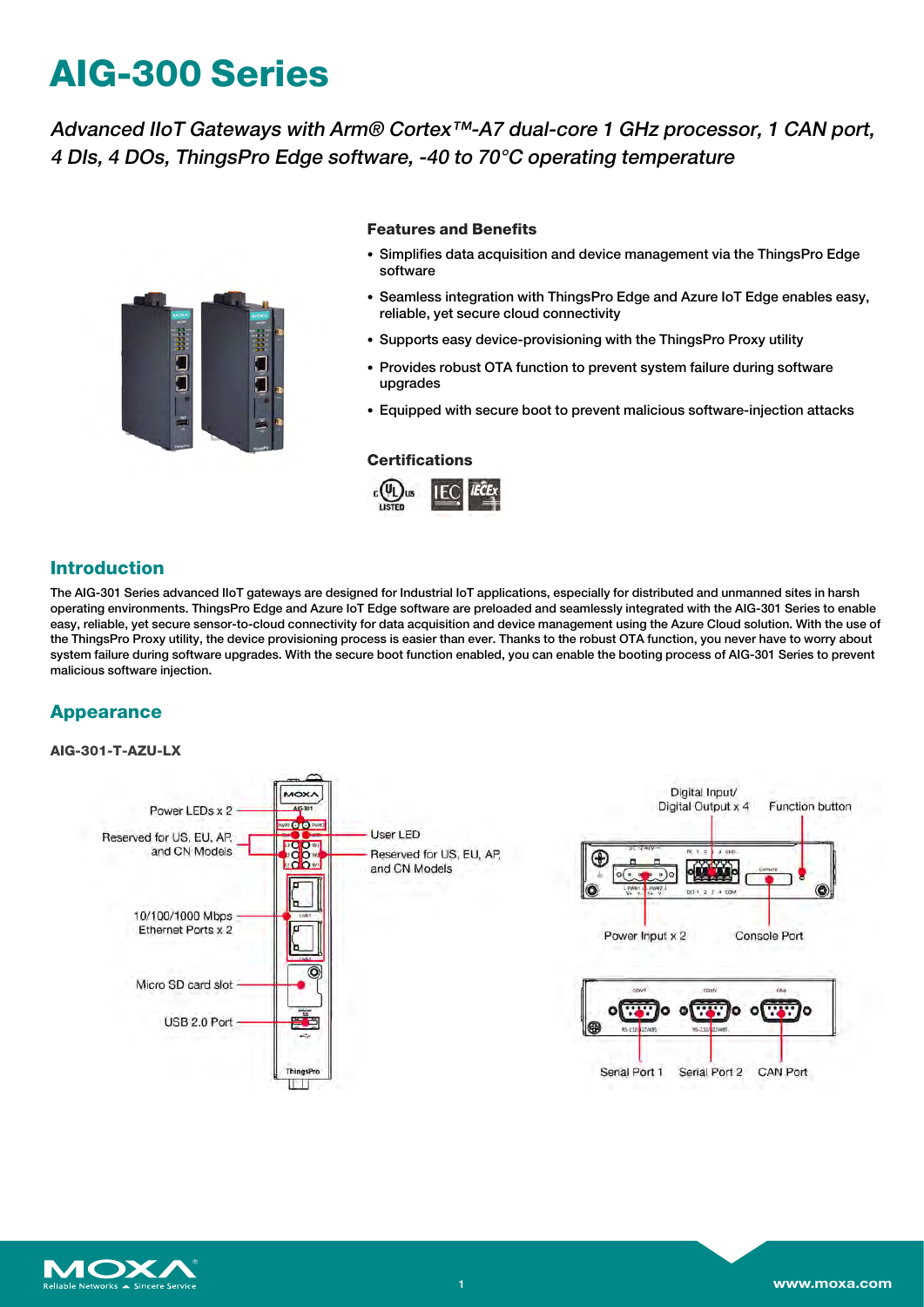#### **AIG-301 US, EU, AP, and CN Models**



## **Specifications**

Computer

| Computer                     |                                                                                                                                                                |
|------------------------------|----------------------------------------------------------------------------------------------------------------------------------------------------------------|
| <b>CPU</b>                   | Army7 Cortex-A7 dual-core 1 GHz                                                                                                                                |
| <b>DRAM</b>                  | 2 GB DDR3L                                                                                                                                                     |
| <b>Storage Pre-installed</b> | 16 GB eMMC GB eMMC                                                                                                                                             |
| <b>Pre-installed OS</b>      | Moxa Industrial Linux (Debian 9, Kernel 4.4)                                                                                                                   |
| <b>Computer Interface</b>    |                                                                                                                                                                |
| <b>TPM</b>                   | <b>TPM v2.0</b>                                                                                                                                                |
| <b>Ethernet Ports</b>        | Auto-sensing 10/100/1000 Mbps ports (RJ45 connector) x 2                                                                                                       |
| <b>Serial Ports</b>          | RS-232/422/485 ports x 2, software selectable (DB9 male)                                                                                                       |
| <b>CAN Ports</b>             | CAN 2.0 A/B x 1 (DB9 male)                                                                                                                                     |
| Digital Input                | Dis x 4                                                                                                                                                        |
| <b>Digital Output</b>        | $DOS \times 4$                                                                                                                                                 |
| <b>USB 2.0</b>               | USB 2.0 hosts x 1, type-A connectors                                                                                                                           |
| Wi-Fi Antenna Connector      | RP-SMA x 2 (excluding AIG-301-AZU-LX/T-AZU-LX models)                                                                                                          |
| Cellular Antenna Connector   | SMA x SMA x 2 (excluding AIG-301-AZU-LX/T-AZU-LX models)                                                                                                       |
| <b>GPS Antenna Connector</b> | SMA x SMA x 1 (excluding AIG-301-AZU-LX/T-AZU-LX models)                                                                                                       |
| <b>Expansion Slots</b>       | mPCle slot x 1: AIG-301-US-AZU-LX/T-US-AZU-LX, AIG-301-EU-AZU-LX/T-EU-AZULX,<br>AIG-301-AP-AZU-LX/T-AP-AZU-LX<br>mPCle slot x 2: AIG-301-CN-AZU-LX/T-CN-AZU-LX |
| <b>SIM Format</b>            | Nano (AIG-301-US-AZU-LX/T-US-AZU-LX, AIG-301-EU-AZU-LX/T-EU-AZU-LX, AIG-<br>301-AP-AZU-LX/T-AP-AZU-LX)                                                         |
| <b>Number of SIMs</b>        | $\overline{2}$                                                                                                                                                 |
| <b>Buttons</b>               | Programmable button                                                                                                                                            |

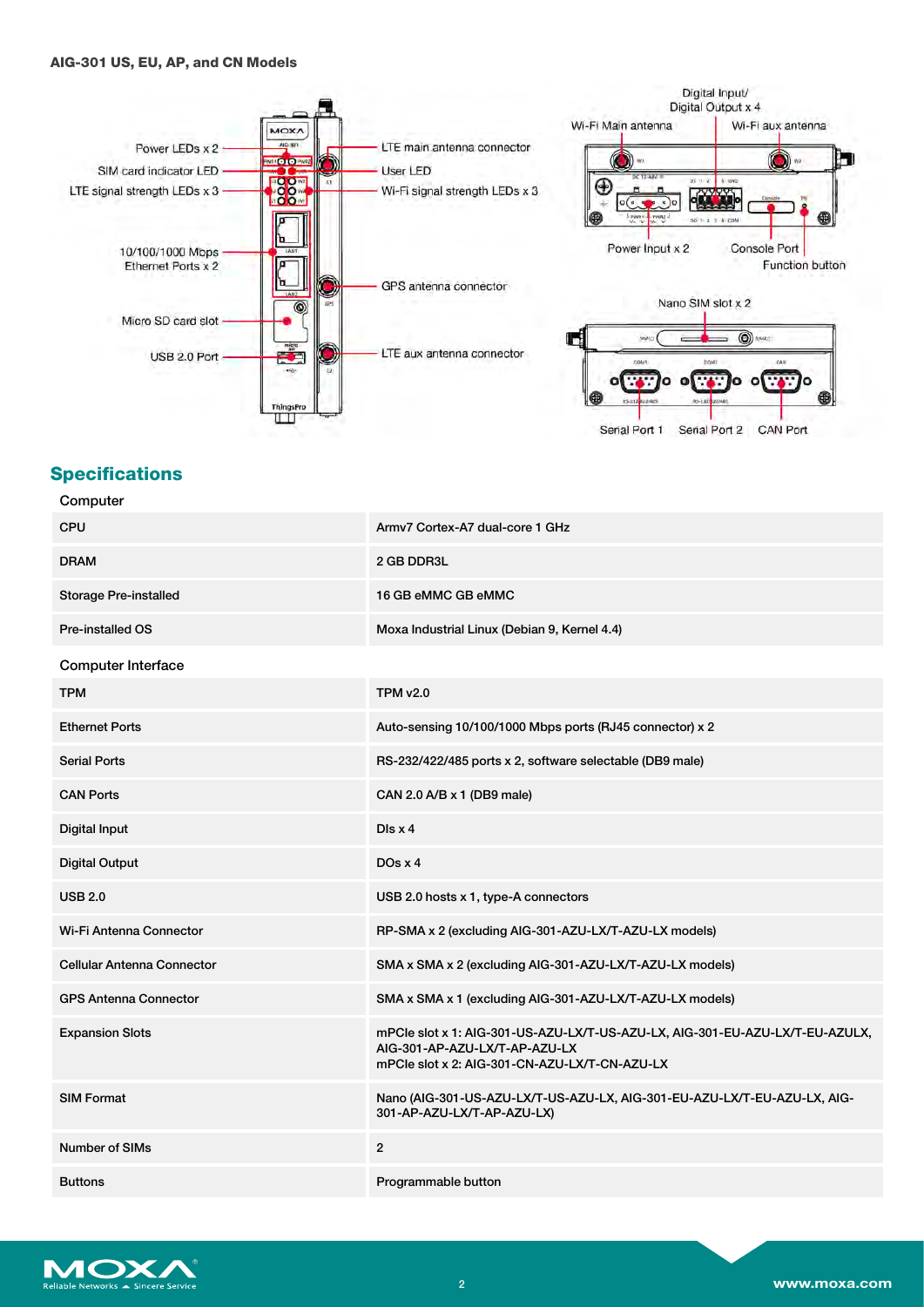| <b>Ethernet Interface</b>            |                                                                        |
|--------------------------------------|------------------------------------------------------------------------|
| <b>Magnetic Isolation Protection</b> | 1.5 kV (built-in)                                                      |
| Serial Interface                     |                                                                        |
| <b>Console Port</b>                  | 1 x 4-pin header                                                       |
| Connector                            | DB9 female                                                             |
| <b>Baudrate</b>                      | 300 bps to 921.6 kbps                                                  |
| Data Bits                            | 5, 6, 7, 8                                                             |
| <b>Flow Control</b>                  | ADDC® (automatic data direction control) for RS-485, RTS/CTS, XON/XOFF |
| Parity                               | None, Even, Odd, Space, Mark                                           |
| <b>Stop Bits</b>                     | 1, 1.5, 2                                                              |
| Isolation                            | N/A                                                                    |
| <b>Serial Signals</b>                |                                                                        |
| <b>RS-232</b>                        | TxD, RxD, RTS, CTS, DTR, DSR, DCD, GND                                 |
| <b>RS-422</b>                        | Tx+, Tx-, Rx+, Rx-, GND                                                |
| RS-485-2w                            | Data+, Data-, GND                                                      |
| RS-485-4w                            | Tx+, Tx-, Rx+, Rx-, GND                                                |
| <b>CAN</b> Interface                 |                                                                        |
| No. of Ports                         | 1                                                                      |
| Connector                            | DB9 male                                                               |
| <b>Baudrate</b>                      | 10 to 1000 kbps                                                        |
| <b>Industrial Protocols</b>          | CAN 2.0A, CAN 2.0B                                                     |
| Signals                              | CAN_H, CAN_L, CAN_GND, CAN_SHLD, CAN_V+, GND                           |
| Isolation                            | 2 kV (built-in)                                                        |
| <b>Digital Inputs</b>                |                                                                        |
| Connector                            | Spring-type Euroblock terminal                                         |
| Dry Contact                          | Off: open<br>On: short to GND                                          |
| Wet Contact (DI to COM)              | On: 10 to 30 VDC<br>Off: 0 to 3 VDC                                    |
| Isolation                            | 3K VDC                                                                 |
| Sensor Type                          | Wet contact (NPN)<br>Dry contact                                       |
| <b>Digital Outputs</b>               |                                                                        |
| Connector                            | Spring-type Euroblock terminal                                         |
| <b>Current Rating</b>                | 200 mA per channel                                                     |
| I/O Type                             | Sink                                                                   |
| Voltage                              | 24 VDC nominal, open collector to 30 VDC                               |

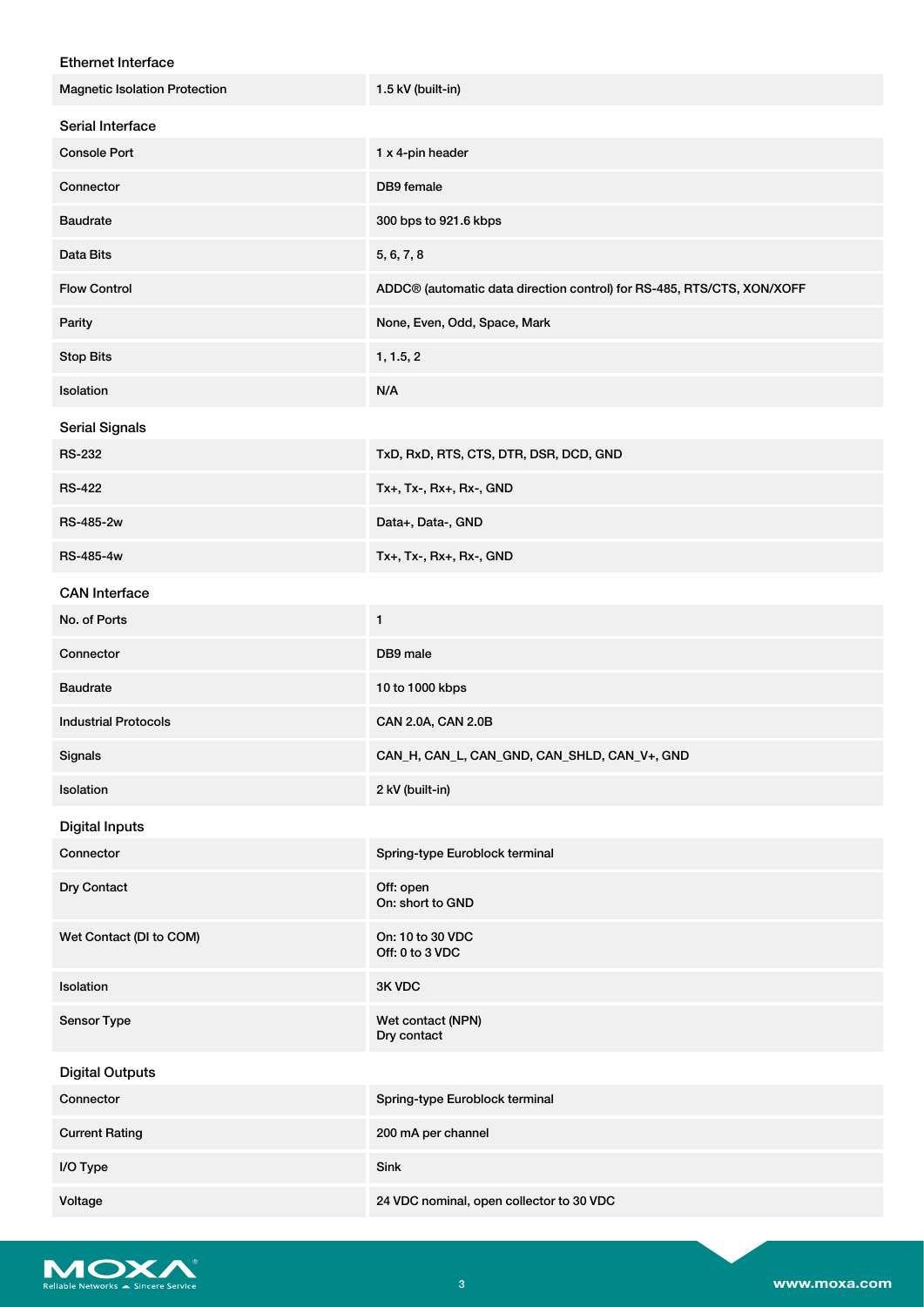| <b>Cellular Interface</b>       |                                                                                                                                                                                                                  |
|---------------------------------|------------------------------------------------------------------------------------------------------------------------------------------------------------------------------------------------------------------|
| Cellular Standards              | LTE CAT-4                                                                                                                                                                                                        |
| <b>Band Options (US)</b>        | LTE Band 2 (1900 MHz) / LTE Band 4 (1700 MHz) / LTE Band 5 (850 MHz) / LTE Band 13<br>(700 MHz) / LTE Band 17 (700 MHz)<br>UMTS/HSPA 850 MHz / 1900 MHz<br>Carrier Approval: Verizon, AT&T                       |
| <b>Band Options (EU)</b>        | LTE Band 1 (2100 MHz) / LTE Band 3 (1800 MHz) / LTE Band 5 (850 MHz) / LTE Band 7<br>(2600 MHz) / LTE Band 8 (900 MHz) / LTE Band 20 (800 MHz)<br>UMTS/HSPA 850 MHz / 900 MHz / 1900 MHz / 2100 MHz              |
| <b>Band Option (APAC)</b>       | LTE Band 1 (2100 MHz) / LTE Band 3 (1800 MHz) / LTE Band 5 (850 MHz) / LTE Band 7<br>(2600 MHz) / LTE Band 8 (900 MHz) / LTE Band 28 (700 MHz)<br>UMTS/HSPA 850 MHz / 900 MHz / 1900 MHz / 2100 MHz              |
| <b>GPS Interface</b>            |                                                                                                                                                                                                                  |
| <b>Receiver Types</b>           | 72-channel u-blox M8 engine<br>GPS/GLONASS/Galileo                                                                                                                                                               |
| Accuracy                        | Position: 2.5 m CEP<br>SBAS: 2.0 m CEP                                                                                                                                                                           |
| Acquisition                     | Aided starts: 3 sec<br>Cold starts: 26 sec                                                                                                                                                                       |
| Sensitivity                     | Cold starts: -148 dBm<br>Tracking: -164 dBm                                                                                                                                                                      |
| <b>LED Indicators</b>           |                                                                                                                                                                                                                  |
| System                          | Power x 2<br>User $x$ 1<br>SIM card indicator x 1                                                                                                                                                                |
| <b>Wireless Signal Strength</b> | Cellular/Wi-Fi x 6                                                                                                                                                                                               |
| <b>ThingsPro Software</b>       |                                                                                                                                                                                                                  |
| <b>ThingsPro Proxy Utility</b>  | Yes                                                                                                                                                                                                              |
| Azure IoT Edge Preintegrated    | Yes                                                                                                                                                                                                              |
| ThingsPro Edge Preloaded        | Yes                                                                                                                                                                                                              |
| <b>Power Parameters</b>         |                                                                                                                                                                                                                  |
| No. of Power Inputs             | Redundant dual inputs                                                                                                                                                                                            |
| Input Voltage                   | 12 to 48 VDC                                                                                                                                                                                                     |
| <b>Power Consumption</b>        | 4.8 W (AIG-301-AZU-LX/T-AZU-LX)<br>6.0 W (AIG-301-CN-AZU-LX/T-CN-AZU-LX)<br>8.4 W (AIG-301-US-AZU-LX/T-US-AZU-LX, AIG-301-EU-AZU-LX/T-EU-AZU-LX, AIG-<br>301-AP-AZU-LX/T-AP-AZU-LX)                              |
| <b>Input Current</b>            | 0.4 A @ 12 VDC (AIG-301-AZU-LX/T-AZU-LX)<br>0.5 A @ 12 VDC (AIG-301-CN-AZU-LX/T-CN-AZU-LX)<br>0.7 A @ 12 VDC (AIG-301-US-AZU-LX/T-US-AZU-LX, AIG-301-EU-AZU-LX/T-EU-<br>AZULX,<br>AIG-301-AP-AZU-LX/T-AP-AZU-LX) |
| Reliability                     |                                                                                                                                                                                                                  |
| <b>Automatic Reboot Trigger</b> | External WDT (watchdog timer)                                                                                                                                                                                    |

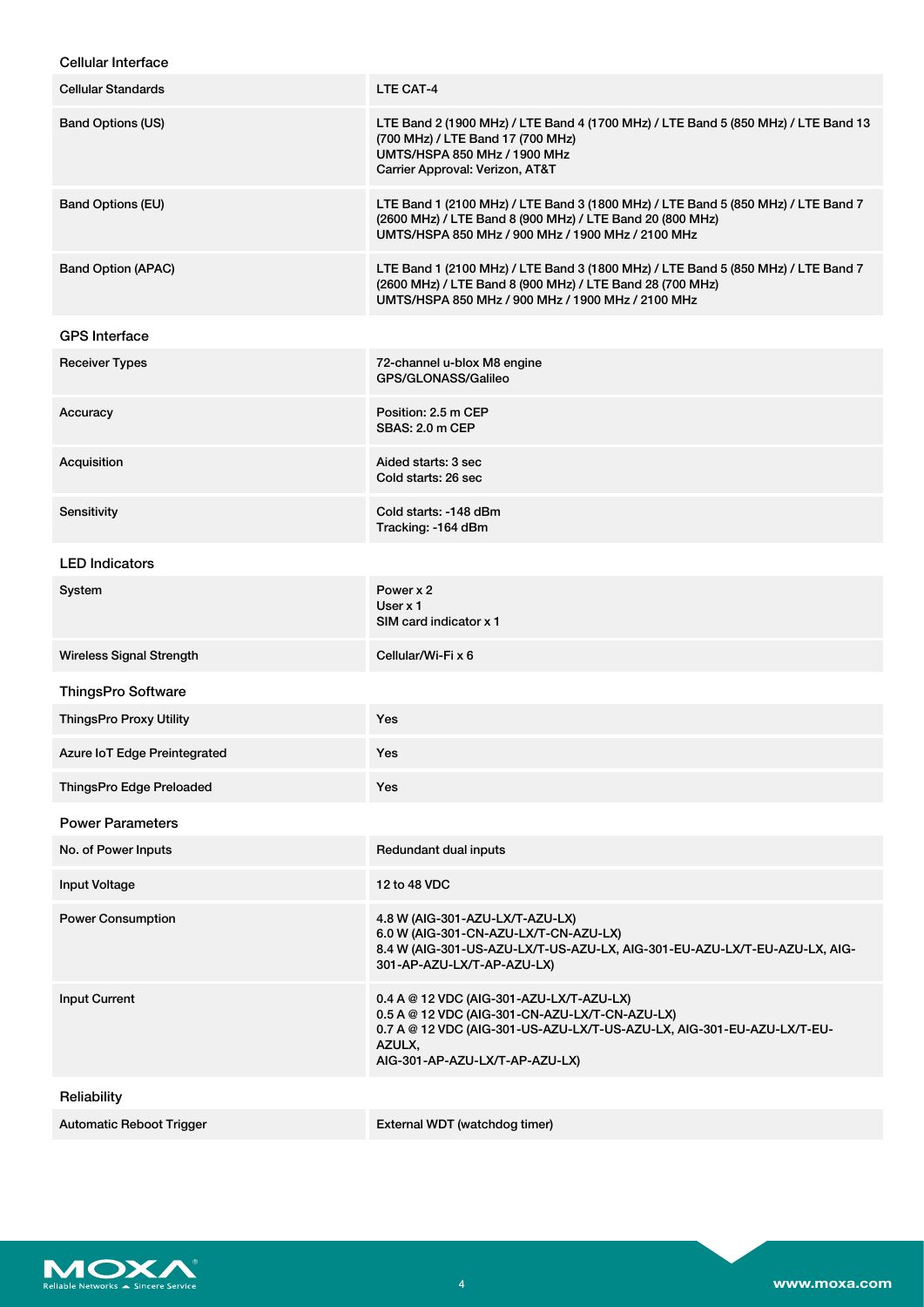| <b>Physical Characteristics</b>        |                                                                                                                                                                                                                                                                                                                                                                                                |
|----------------------------------------|------------------------------------------------------------------------------------------------------------------------------------------------------------------------------------------------------------------------------------------------------------------------------------------------------------------------------------------------------------------------------------------------|
| Housing                                | <b>SECC</b><br>Metal                                                                                                                                                                                                                                                                                                                                                                           |
| Installation                           | DIN-rail mounting, Wall mounting (with optional kit)                                                                                                                                                                                                                                                                                                                                           |
| <b>IP Rating</b>                       | <b>IP30</b>                                                                                                                                                                                                                                                                                                                                                                                    |
| <b>Dimensions</b>                      | 141.5 x 120 x 27 mm (5.7 x 4.72 x 1.06 in) (AIG-301-AZU-LX/T-AZU-LX)<br>141.5 x 120 x 39 mm (5.7 x 4.72 x 1.54 in) (AIG-301-US-AZU-LX/T-US-AZU-LX, AIG-301-<br>EU-AZU-LX/T-EU-AZU-LX, AIG-301-AP-AZU-LX/T-AP-AZU-LX, AIG-301-CN-AZU-LX/<br>TCN-<br>AZU-LX)                                                                                                                                     |
| Weight                                 | 560 g (1.23 lb) (AIG-301-AZU-LX/T-AZU-LX)<br>745 g (1.64 lb) (AIG-301-CN-AZU-LX/T-CN-AZU-LX)<br>750 g (1.65 lb) (AIG-301-US-AZU-LX/T-US-AZU-LX, AIG-301-EU-AZU-LX/T-EU-AZU-LX,<br>AIG-301-AP-AZU-LX/T-AP-AZU-LX)                                                                                                                                                                               |
| <b>Environmental Limits</b>            |                                                                                                                                                                                                                                                                                                                                                                                                |
| Ambient Relative Humidity              | 5 to 95% (non-condensing)                                                                                                                                                                                                                                                                                                                                                                      |
| <b>Operating Temperature</b>           | <b>Standard Temp. Models:</b><br>-20 to 70°C (-4 to 158°F) (AIG-301-US-AZU-LX, AIG-301-EU-AZU-LX, AIG-301-AP-<br>AZULX,<br>AIG-301-CN-AZU-LX)<br>$-20$ to 85°C (-4 to 185°F) (AIG-301-AZU-LX)<br>Wide Temp. Models:<br>-40 to 70°C (-40 to 158°F) (AIG-301-T-US-AZU-LX, AIG-301-T-EU-AZU-LX, AIG-301-<br>TAP-<br>AZU-LX, AIG-301-T-CN-AZU-LX)<br>-40 to 85°C (-40 to 185°F) (AIG-301-T-AZU-LX) |
| Storage Temperature (package included) | -40 to 85 $^{\circ}$ C (-40 to 185 $^{\circ}$ F)                                                                                                                                                                                                                                                                                                                                               |
| Shock                                  | IEC 60068-2-27                                                                                                                                                                                                                                                                                                                                                                                 |
| Vibration                              | 2 Grms @ IEC 60068-2-64, random wave, 5-500 Hz, 1 hr per axis (without USB devices<br>attached)                                                                                                                                                                                                                                                                                                |
| <b>Standards and Certifications</b>    |                                                                                                                                                                                                                                                                                                                                                                                                |
| Safety                                 | UL 62368-1, EN 62368-1                                                                                                                                                                                                                                                                                                                                                                         |
| EMC                                    | EN 55032/35, EN 61000-6-2/-6-4                                                                                                                                                                                                                                                                                                                                                                 |
| EMI                                    | CISPR 32, FCC Part 15B Class A                                                                                                                                                                                                                                                                                                                                                                 |
| <b>EMS</b>                             | IEC 61000-4-2 ESD: Contact: 4 kV; Air: 8 kV<br>IEC 61000-4-3 RS: 80 MHz to 1 GHz: 10 V/m<br>IEC 61000-4-4 EFT: Power: 2 kV; Signal: 1 kV<br>IEC 61000-4-6 CS: 10 V<br>IEC 61000-4-8 PFMF<br>IEC 61000-4-5 Surge: Power: 0.5 kV; Signal: 1 kV                                                                                                                                                   |
| Green Product                          | RoHS, CRoHS, WEEE                                                                                                                                                                                                                                                                                                                                                                              |
| <b>Hazardous Locations</b>             | Class I Division 2, ATEX (AIG-301-T-US-AZU-LX, AIG-301-T-EU-AZU-LX, AIG-301-T-AP-<br>AZU-LX, AIG-301-T-AZU-LX)                                                                                                                                                                                                                                                                                 |
| MTBF                                   |                                                                                                                                                                                                                                                                                                                                                                                                |
| Time                                   | 683,818 hrs (AIG-301-US-AZU-LX/T-US-AZU-LX, AIG-301-EU-AZU-LX/T-EU-AZU-LX,<br>AIG-301-AP-AZU-LX/T-AP-AZU-LX)<br>794,092 hrs (AIG-301-AZU-LX/T-AZU-LX)                                                                                                                                                                                                                                          |



Standards Telcordia (Bellcore) Standard TR/SR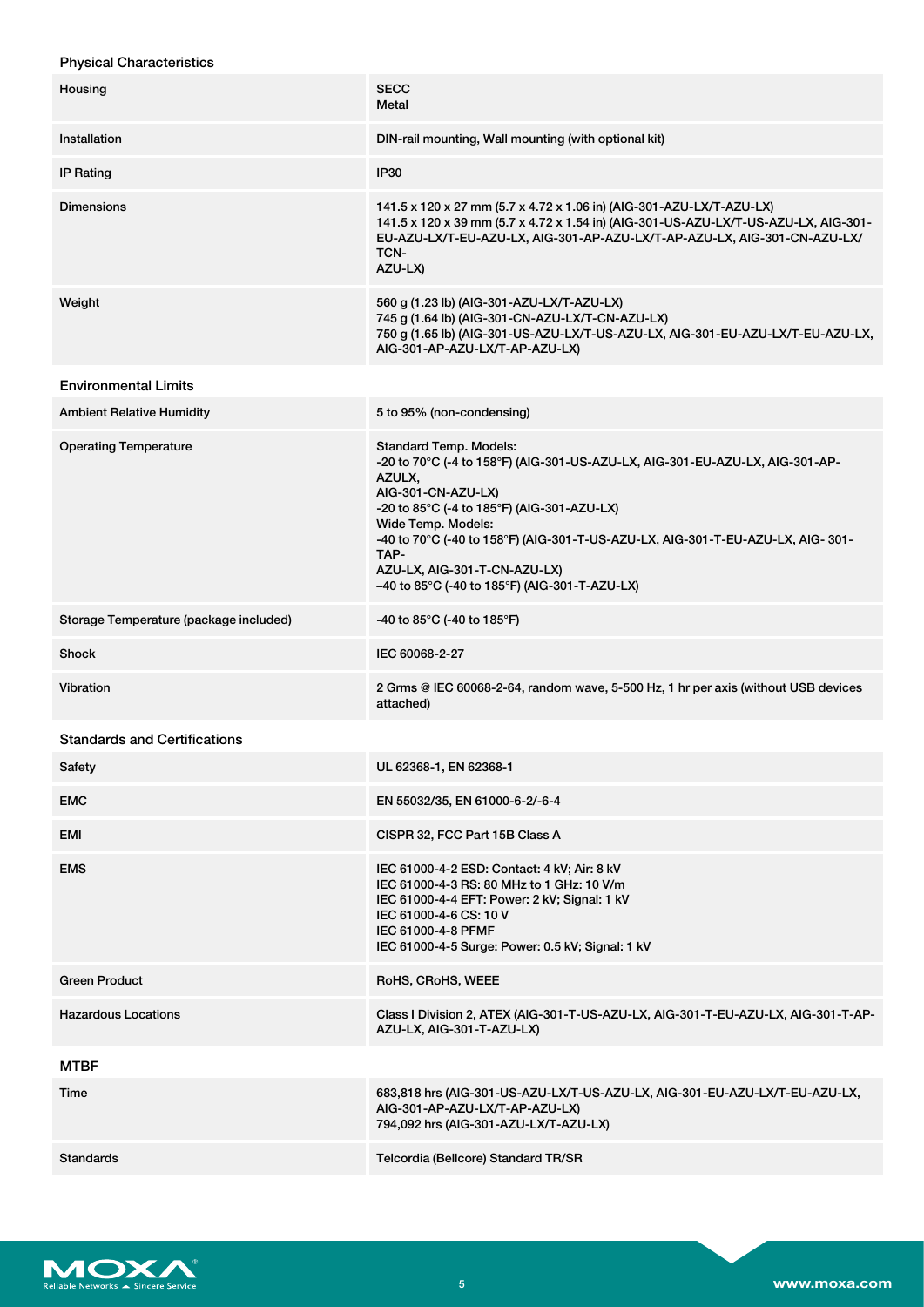## Warranty

| <b>Warranty Period</b>  | 5 years                                           |
|-------------------------|---------------------------------------------------|
| <b>Details</b>          | See www.moxa.com/warranty                         |
| Package Contents        |                                                   |
| <b>Device</b>           | 1 x AIG-300 Series computer                       |
| Documentation           | 1 x quick installation guide<br>1 x warranty card |
| <b>Installation Kit</b> | 1 x DIN-rail kit (preinstalled)<br>1 x power jack |

Ie

Ussell

# **Dimensions**

### **AIG-301-T-AZU-LX**

Unit: mm (inch)











Leeply

120 (4.72)

121 (4.76)

<u>[[000]</u>

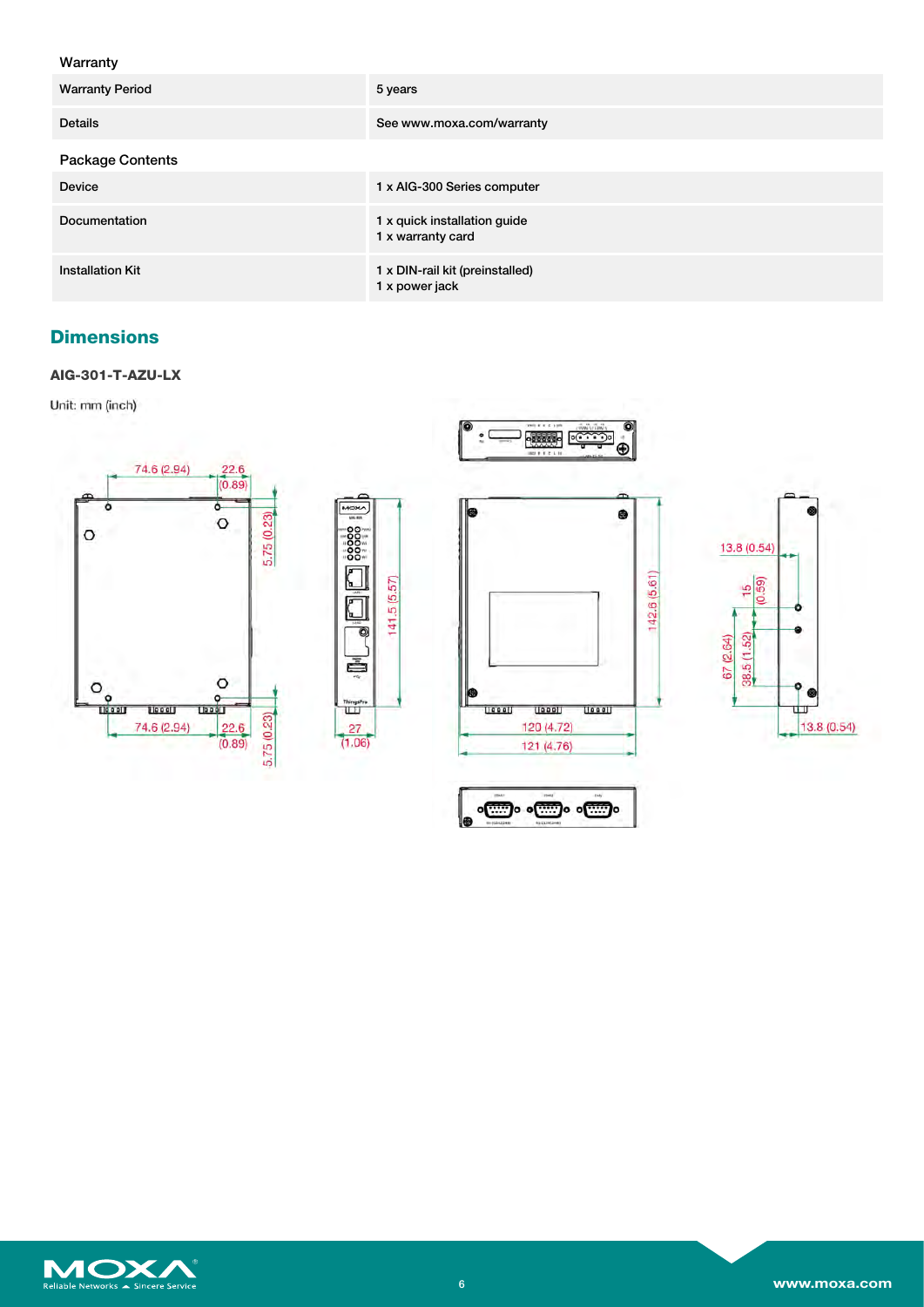## **AIG-301 US, EU, AP, and CN Models**

Unit: mm (inch)



|  | <b>Ordering Information</b> |
|--|-----------------------------|
|--|-----------------------------|

| <b>Model Name</b>   | CPU             | <b>RAM</b>      | <b>Storage</b> | <b>TPM</b>      | mPCle Slot 1 for<br><b>LTE Module</b>                   | mPCle Slot 2 for<br><b>Wi-Fi Module</b> | Operating<br><b>Temperature</b> |
|---------------------|-----------------|-----------------|----------------|-----------------|---------------------------------------------------------|-----------------------------------------|---------------------------------|
| AIG-301-AZU-LX      | 1 GHz Dual Core | $2$ GB          | 16 GB          | Built-in        | $\overline{\phantom{0}}$                                |                                         | -20 to 85 $\degree$ C           |
| AIG-301-T-AZU-LX    | 1 GHz Dual Core | 2 <sub>GB</sub> | 16 GB          | Built-in        | $\overline{\phantom{0}}$                                | -                                       | -40 to 85 $\degree$ C           |
| AIG-301-CN-AZU-LX   | 1 GHz Dual Core | 2 <sub>GB</sub> | 16 GB          | Built-in        | Reserved                                                | Reserved                                | -20 to $70^{\circ}$ C           |
| AIG-301-T-CN-AZU-LX | 1 GHz Dual Core | 2 <sub>GB</sub> | 16 GB          | Built-in        | Reserved                                                | Reserved                                | -40 to $70^{\circ}$ C           |
| AIG-301-US-AZU-LX   | 1 GHz Dual Core | 2 <sub>GB</sub> | 16 GB          | Built-in        | US region LTE<br>module<br>preinstalled                 | Reserved                                | -20 to $70^{\circ}$ C           |
| AIG-301-T-US-AZU-LX | 1 GHz Dual Core | 2 <sub>GB</sub> | <b>16 GB</b>   | Built-in        | US region LTE<br>module<br>preinstalled                 | Reserved                                | -40 to $70^{\circ}$ C           |
| AIG-301-EU-AZU-LX   | 1 GHz Dual Core | $2$ GB          | 16 GB          | Built-in        | Europe region<br><b>LTE</b> module<br>preinstalled      | Reserved                                | -20 to $70^{\circ}$ C           |
| AIG-301-T-EU-AZU-LX | 1 GHz Dual Core | 2 <sub>GB</sub> | <b>16 GB</b>   | Built-in        | Europe region<br><b>LTE</b> module<br>preinstalled      | Reserved                                | -40 to $70^{\circ}$ C           |
| AIG-301-AP-AZU-LX   | 1 GHz Dual Core | 2 <sub>GB</sub> | 16 GB          | Built-in        | <b>APAC</b> region<br><b>LTE</b> module<br>preinstalled | Reserved                                | -20 to $70^{\circ}$ C           |
| AIG-301-T-AP-AZU-LX | 1 GHz Dual Core | 2 <sub>GB</sub> | <b>16 GB</b>   | <b>Built-in</b> | <b>APAC</b> region<br><b>LTE</b> module<br>preinstalled | Reserved                                | -40 to $70^{\circ}$ C           |